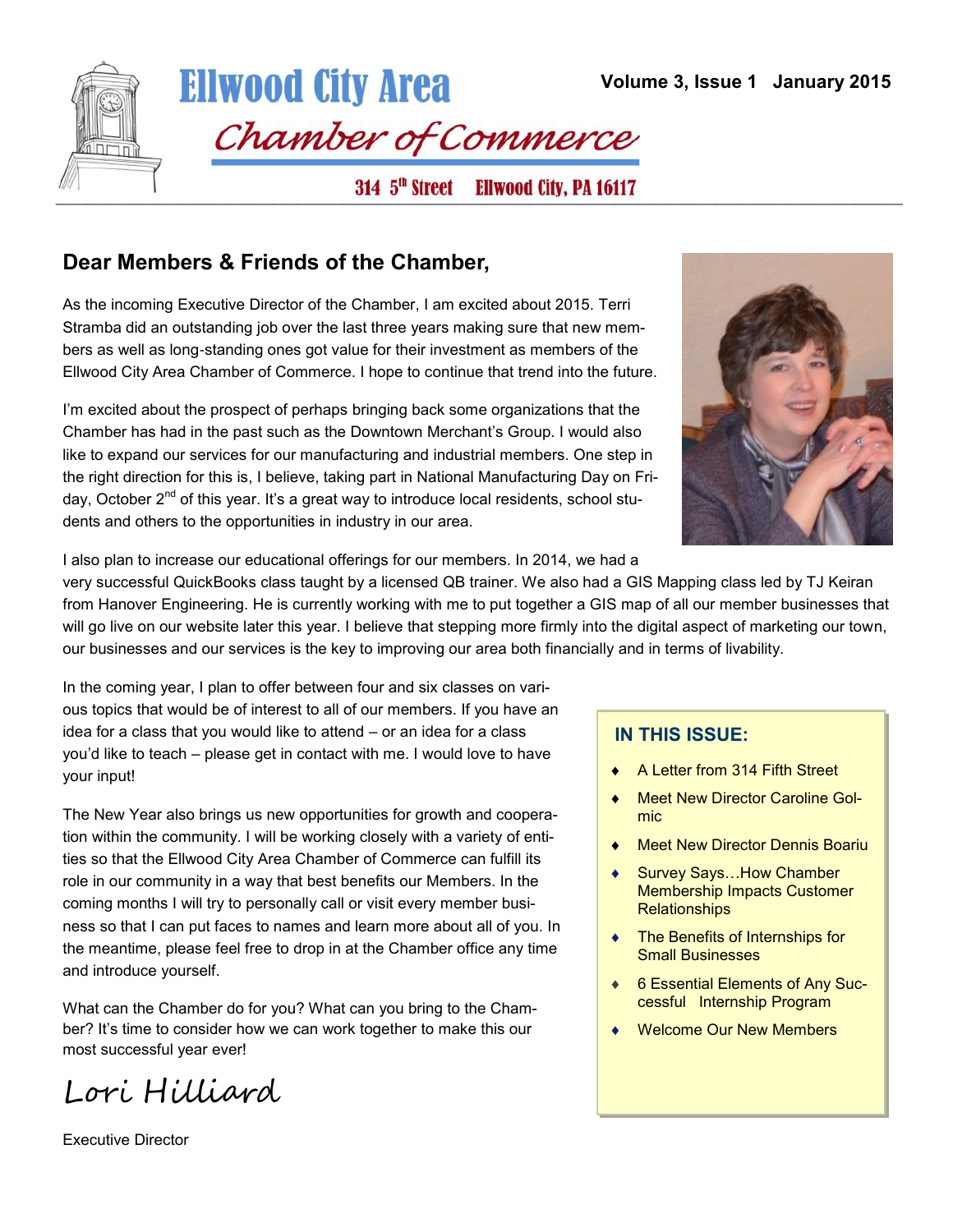# **Director Caroline Golmic Returns to Her Hometown**

Caroline Golmic grew up in Ellwood City, PA, moved away for nine years, and recently returned to the area with her husband Scott. As a native "Ellwoodian" who has returned to her roots, Caroline has a unique perspective as the newest Director.

Caroline explains, "It took moving away to recognize and appreciate all that Ellwood City has to offer. Our downtown has transformed in the last decade. You can easily spend a whole Saturday afternoon visiting the different shops and restaurants. I love that we have parades and seasonal activities to offer the community. We are also lucky to have a beautiful park, stadium, high school and hospital all within a few miles' radius. Ellwood City is a great place to raise a family and my husband and I are excited to be here. I'm excited about the direction in which Ellwood City is moving and as a member of the Chamber, I want to be a part of it."

#### **Caroline's Background**

Caroline has come full circle, growing up in Ewing Park and returning to live on the same street she grew up on as Caroline Ovial. She attended Lincoln High School, then graduated from Robert Morris University in 2009 with a Bachelor of Science in Business Administration, majoring in Marketing. On graduation, she began working for Aflac and has been with them ever since. She notes that Aflac is an incredible company that allows businesses to offer affordable supplemental insurance for their employees at a group rate and no cost to the employers.



Director Caroline Golmic, Aflac

She also works as a director for Brian Patten and Associates, an enrollment firm based in Cranberry Township.

#### **Supporting the Chamber and the Community**

"I have a huge heart and I love a challenge," notes Caroline. When I see value in something and believe in the vision, I focus my time and efforts on helping the cause. Professionally, my career has been centered around building relationships with business owners and providing value not only to their business, but also their employees. I manage a team of 10+ and am always looking for ways to encourage, motivate, and assist in attaining high goals. I believe I am able to bring these same traits, both personally and professionally, to the Ellwood City Chamber of Commerce and assist in achieving the Chamber's mission of creating a healthy local economy and a high quality of life for the Ellwood City Area Community."

"I believe the Ellwood City Area Chamber of Commerce can bring real value to the businesses of Ellwood City and the surrounding area. I hope to see community members share in the vision of the Chamber and team together to achieve common goals that will make Ellwood City a place where other young couples like my husband and myself will want to move and raise their families."

#### **The Values of Small Town Life**

When asked why she returned to her hometown after nearly a decade elsewhere, Caroline said, "Before buying our home, my husband and I were visiting my family who live here in Ellwood. The six of us stopped in at National Grind and my husband was blown away that we all knew someone different at the shop. He mentioned that this could never happen at a Starbucks on McKnight Road. Right around the same time, we attended the 2013 Christmas Parade and loved how the whole town was either in the parade or at the parade. It wasn't long after that we decided on Ellwood City and put a down payment on our home. I'm looking forward to my role as a Director while my husband and I put down roots for our family here in Ellwood City."

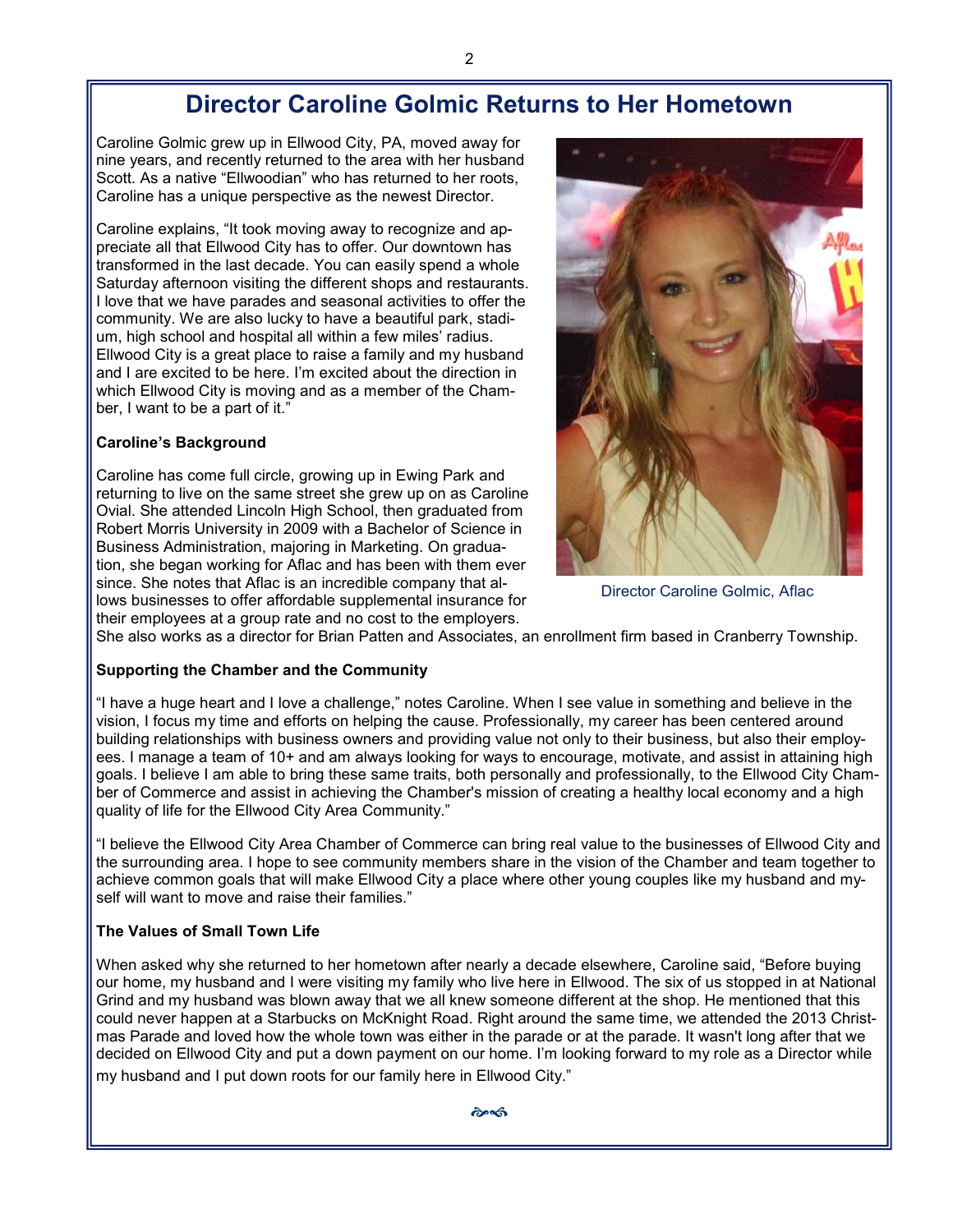# **Dennis Boariu is Life-Long Supporter of Ellwood City**

Although new to the Ellwood City Area Chamber of Commerce's Board of Directors, Dennis Boariu has been active in the Ellwood City area in a variety of roles over the years. He has served in many local organizations, including the Ellwood City Fire Department, the Wolves Club and the Jaycees, where he is a Past Internal Vice President.

#### **Dennis' Background**

Dennis has worked for the Ellwood City Forge for over forty years and has been in the sales office there for more than thirty-six of those years. He has lived here for all of his 58 years, and as a 1974 graduate of Lincoln High School he has witnessed the changes Ellwood City has gone through over the last five decades.

Dennis is looking forward to bringing his many years of volunteer experience to the Chamber of Commerce. His enthusiasm is apparent when he says, "I spent three years in the Ellwood City Jaycees, one as internal Vice President; was involved for many years in the Amateur Baseball Association; was a member for 35 Years of the Ellwood City Volunteer Fire Dept., nine of those as Assistant Chief; and I have been with the Ellwood City Wolves Club Den II for the past 5 years and am



Director Dennis Boariu, Ellwood City Forge

currently on the Board of Directors. I would like to continue to give back to the community as I have been blessed to have a job that has provided for me and my family and a community that has made raising a family a true pleasure."

"I have been involved in our community most of my life and have been through the good times and bad. I believe that each person can make a difference in whatever they do if they take the time to apply themselves. I live my life both personally and professionally with a positive attitude. I think that we can accomplish a lot more by being kind and genuine."

#### **Supporting the Chamber and the Community**

"The Ellwood City Area Chamber has worked with the company that I work for, Ellwood City Forge, in many ways. We continue to work for and with the Chamber to try and bring new business into the community, while trying to help make inroads with current businesses to make Ellwood City a competitive and prosperous community. I'm looking forward to working closely with the businesses and local elected officials - in the Borough, in the school district and in the surrounding area - to maximize our collective resource. This will help us market Ellwood City as the positive place that it is, a place to establish your business as well as a wonderful place to raise a family. We have made some good progress thus far but I think that we have only touched the surface."

One of Dennis Boariu's examples of what makes Ellwood City special is the Ellwood City Volunteer Department's Mutual Aid Agreement with the surrounding townships (Wurtemburg-Perry, Franklin, Wayne and Chewton). He explains, "These departments respond to emergency situations no matter what time of the day or night it is, weekends, holiday, whenever they are called upon. The departments practice together, keep up to date on major purchases that benefit all of our communities, such as new firefighting or rescue apparatus. Our volunteer fire departments provide aid to the area residents and businesses at no additional cost to any of our municipalities."

Dennis sums up his philosophy in a few words, "People working together for the better of all. I think that the Ellwood City Area Chamber of Commerce can be a part of that by working with elected officials, businesses, surrounding municipalities, local civic organizations and local residents. I'm thrilled to be a part of that."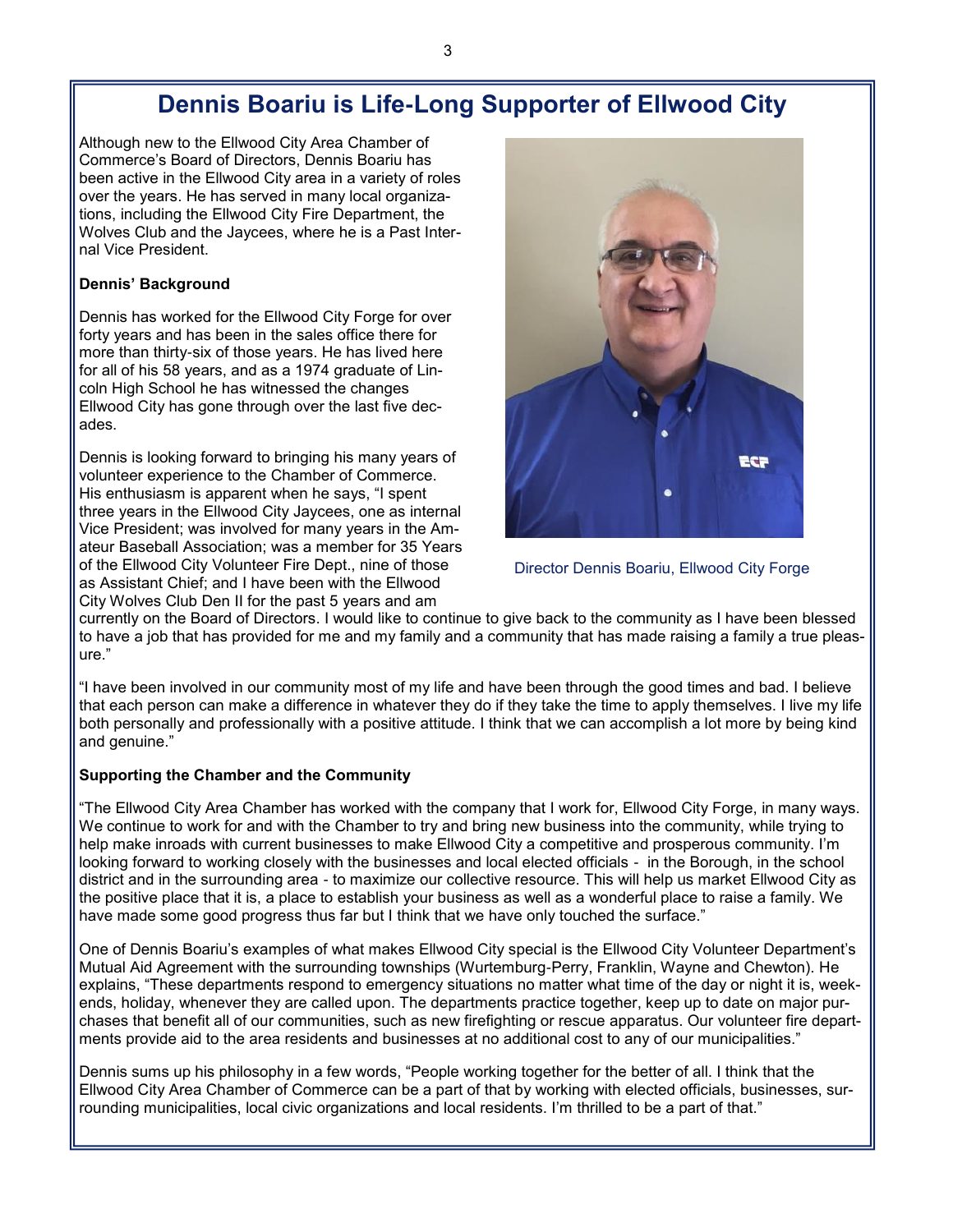# **Business Owners:** We offer classroom/computer lab space



# Need Classroom Space for Employment Training? **FREE OF CHARGE! 724-656-3564**

# *Survey Says….\**

Does Chamber of Commerce membership have an impact on a company's reputation with customers and other businesses they interact with? According to a recent survey by The Schapiro Group, Inc. the answer is a resounding "Yes!"

- Seven out of ten consumers believe that being actively involved in the Chamber is an effective strategy for enhancing business' reputation and demonstrating the use of good business practices.
- If a company shows that it highly involved with the Chamber through committee work or a member on the Board of Directors, consumers are 12% more likely to believe the company's products or services are superior to those of competitors.
- When consumers know that a company is involved with the local Chamber, they are 19% more likely to think favorably of the company.
- If consumers know that a small, locally owned business is a Chamber member, they are 63% more likely to patronize the business in the future.
- There is a 44% increase in consumer favorability ratings for small businesses that are members of their local Chamber of Commerce.
- 63% of consumers are more likely to purchase goods and services from a business if they know they are a member of the local Chamber of Commerce.

\* *Survey statistics courtesy of The Schapiro Group (www.schapirogroup.com).*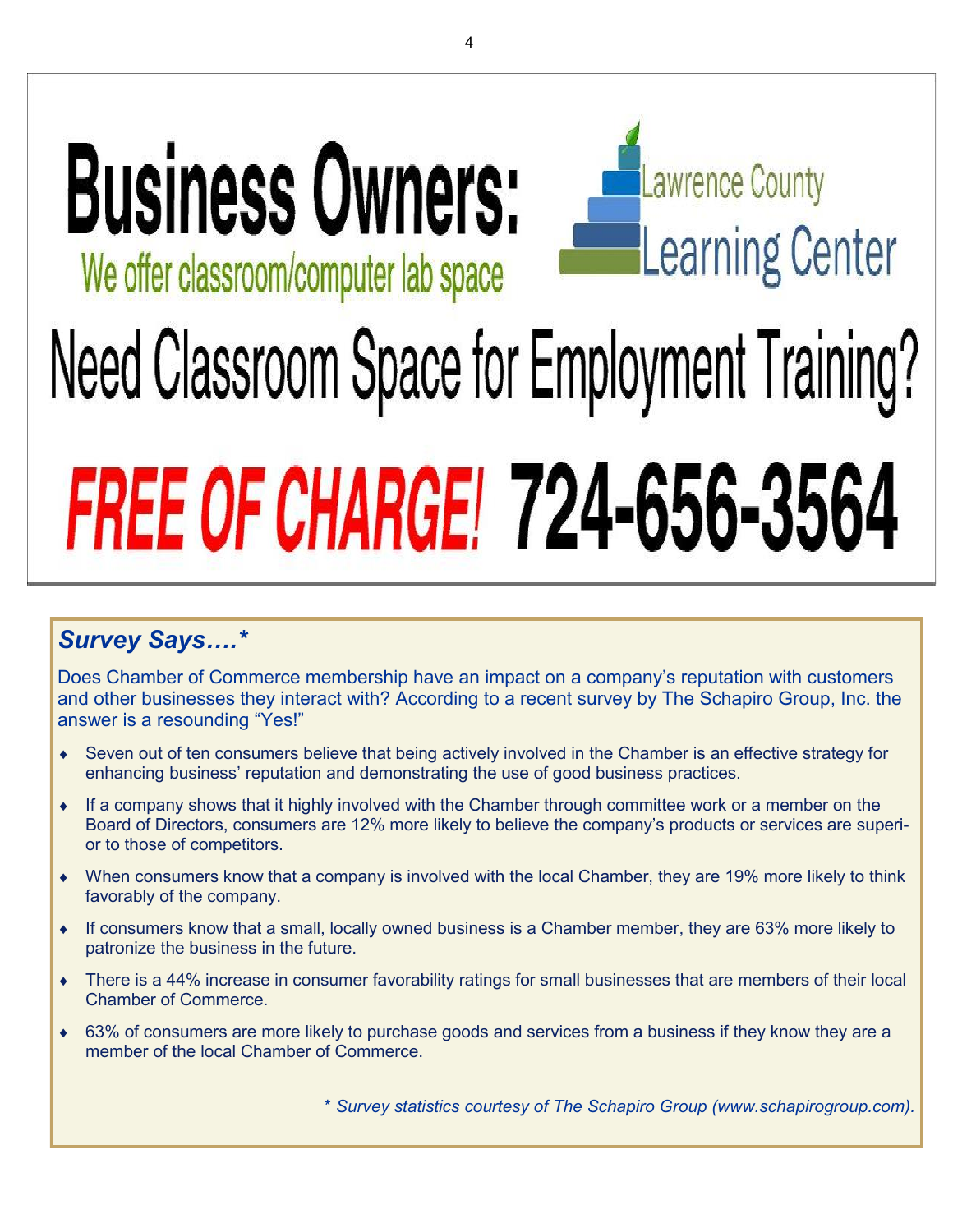# **The Many Benefits of Internships for Small Businesses**

Small to medium sized businesses often consider using interns for specific projects or to handle temporary work backlogs. In many cases, they consider it and then discard the idea. The challenges of finding the right intern, training him or her and deciding on the scope of the work to be addressed can be stymying. But the benefits often far outweigh the difficulties, and the beginning of a new year is often the ideal time to find an internship program that is a good fit for your company.

If you've ever wondered whether an internship program is right for your business, consider these benefits:

- **It's a great way to find future employees.** There's no better recruiting tool. Many colleges offer internships throughout the year, giving you access to a pool of talent to hire from whenever the need arises. It's much simpler to evaluate interns and choose the best ones to hire than it is to set up a recruiting process every time you have a job opening. Interns are thoroughly vetted by their school or providing agency before they're ever sent to you, so you eliminate a lot of background work.
- **You can increase your business' productivity.** By using interns for short-term projects or overloads, you free up your permanent employees for the tasks that are most pressing. Avoiding overload and freeing up your permanent employees for the creative side of their jobs while using interns for the simpler tasks that can be time-consuming.

**Interns are low cost, reliable labor.** The salaries for most interns are substantially cheaper than those of part time or seasonal employees. In some cases

you can even get unpaid interns through colleges or universities who will do the work for school credits toward graduation. If you decide not to hire them at the end of an internship, you don't have to pay a severance package or unemployment.

Your community profile is enhanced. By offering internships, you will enhance your standing in your community and with local educators. You will also get the satisfaction of helping local students achieve and strengthen their resumes.

**Small businesses can tap into top talent.** When hiring full time employees, many small businesses find they can't complete with the salaries and perks offered by larger companies. But interns are more interested in the learning process than



**An intern can bring valuable skills and a fresh perspective to your organization or business.**

the salary. Most of these students perceive more value in life experiences, hands-on projects, mentoring and the opportunity to truly contribute on a professional level.

**Employee retention rates increase.** According to a recent survey by the NACE (National Association of Colleges and Employers' 2009 Education Survey:

67.7% of interns are offered fulltime positions.

83.6% of these offers were accepted.

35.3% of employers' fulltime, entry-level college hires came from their internship programs.

Now is the time to be interviewing possible interns for your next project or work backlog so that you have access to the best possible candidates before they are snapped up. Contact your local colleges, universities, trade schools, vo-tech campuses and even high schools today and ask about what kinds of internship programs are available. You'll likely discover a future employee along the way.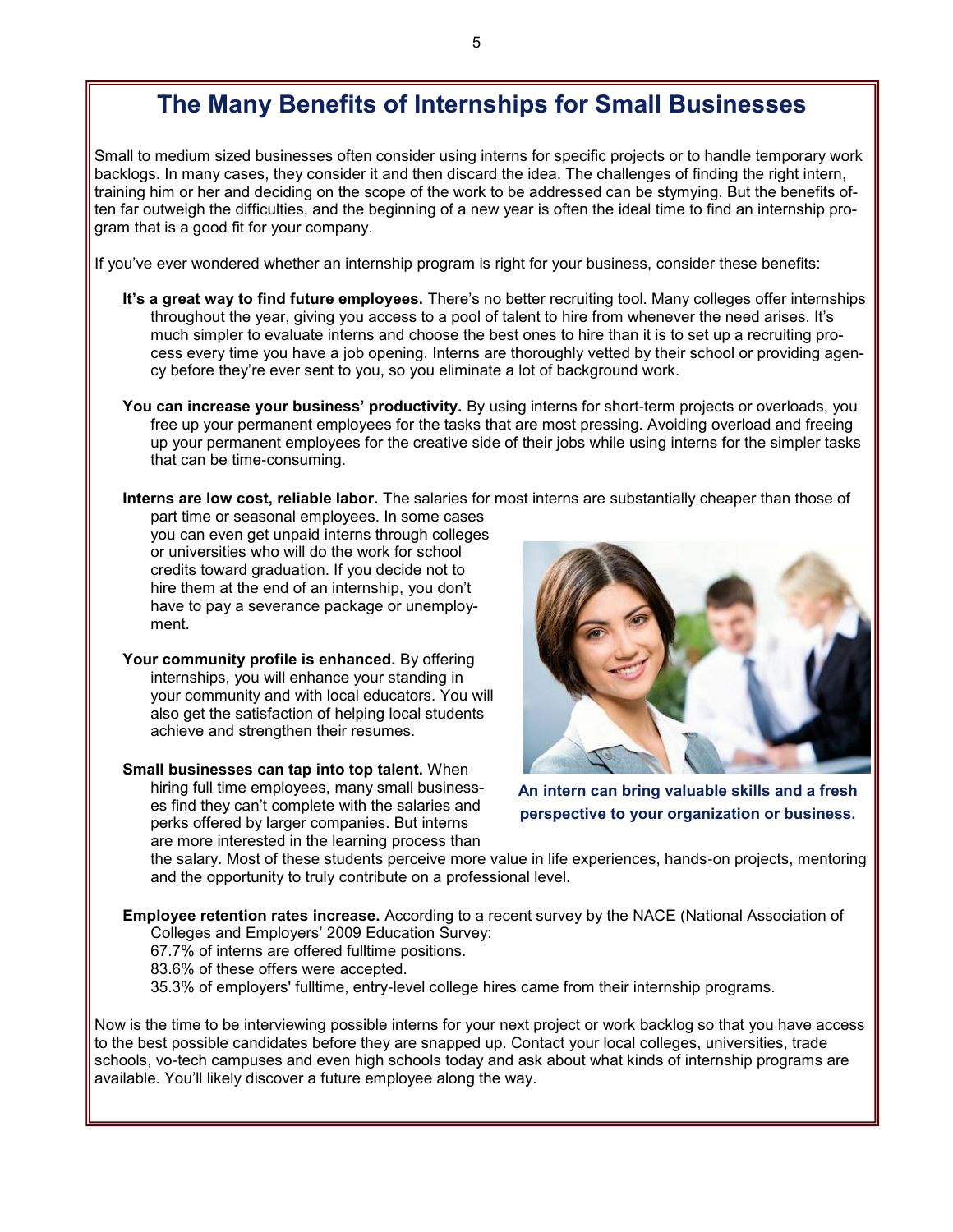# **6 Essential Elements of Any Internship Program**

Internships represent a burgeoning market. [According to Internships.com, 6](http://www.internships.com/about/news/internships-com-survey-reveals-companies-are-offering-more-summer-internships-in-2014)7% of 2013 graduates completed at least one internship during college, and a separate study by the National Association of Colleges and Employers (NACE) found that approximately 90 percent of student interns said they'd accept an offer for a full-time job from their internship employer.

If you're looking for enthusiastic, low-cost labor, internships can provide your small business with many benefits. After all, internships don't just help you meet your immediate work needs, they can also help you test drive talent and assess potential future employees. Internships are also great for your brand and demonstrate that you're giving back to the community and its students.

If you're serious about hiring interns, then it's time to implement an internship program – one that ensures you attract the right talent for your needs, keeps them busy, drives development and covers all your legal bases. Here are six essential tips for doing just that.

#### **Paid or Unpaid Internships**

Let's start with the money.

If you're serious about your internship program, then it's a good idea to compensate your intern(s). What's the going rate? Ask around and research current trends based on your expectations of the intern and their duties. As a guideline, the [average hourly rate](http://www.naceweb.org/s04022014/hourly-wages-interns-co-ops.aspx) for bachelor's degree level interns is \$16.35. Remember that your state's minimum wage requirement [also applies to paid interns.](http://www.paywizard.org/main/salary/minimum-wage/internships)

Unpaid internships are also an option, but the U.S. Department of Labor puts very firm limits on the work that can be performed in these situations. You can read more about these restrictions [here.](http://www.dol.gov/whd/regs/compliance/whdfs71.htm) In a nutshell, here's what you need to know about what an unpaid intern can and can't do:

 **Unpaid interns can't do any work that contributes to your business' operations***.* This includes any tasks that help you run your business, like documenting inventory, filing papers, answering emails, etc. **Unpaid interns can shadow other employees and perform duties that don't have a business need.** *For example, a bakery may allow an apprentice/intern to decorate a tray of cookies that will not be sold to customers. Because the task was only a training exercise for the apprentice/intern and the bakery did not receive any benefit from that work, the bakery would not have to pay that student worker for that time*.

#### **Understand What You're Getting Into**

As you approach the process of hiring an intern, it's important to understand how an internship is different than a full-time, part-time or even volunteer-based position.

Primarily, an internship is a learning experience for the intern. As such, the experience should complement the student's field of study, be structured as a mentoring relationship (you'll need to appoint a dedicated supervisor to assume this role) and has distinct learning goals throughout the course of the program. Keep these considerations in mind as you craft your program, which leads to our next point.

#### **Define Your Needs**

Certainly your student intern will have needs and goals, but as the hiring company, you'll have some too. Take a look at your business and its needs and capabilities in light of how you can an intern can mutually benefit from your program:

- How will you pay or otherwise compensate an intern?
- How can an intern help you with your business goals?
- Do you have enough work to support an intern? Think about short-term and long-term assignments.
- Do you have enough work for multiple interns?

*Continued on page 7.*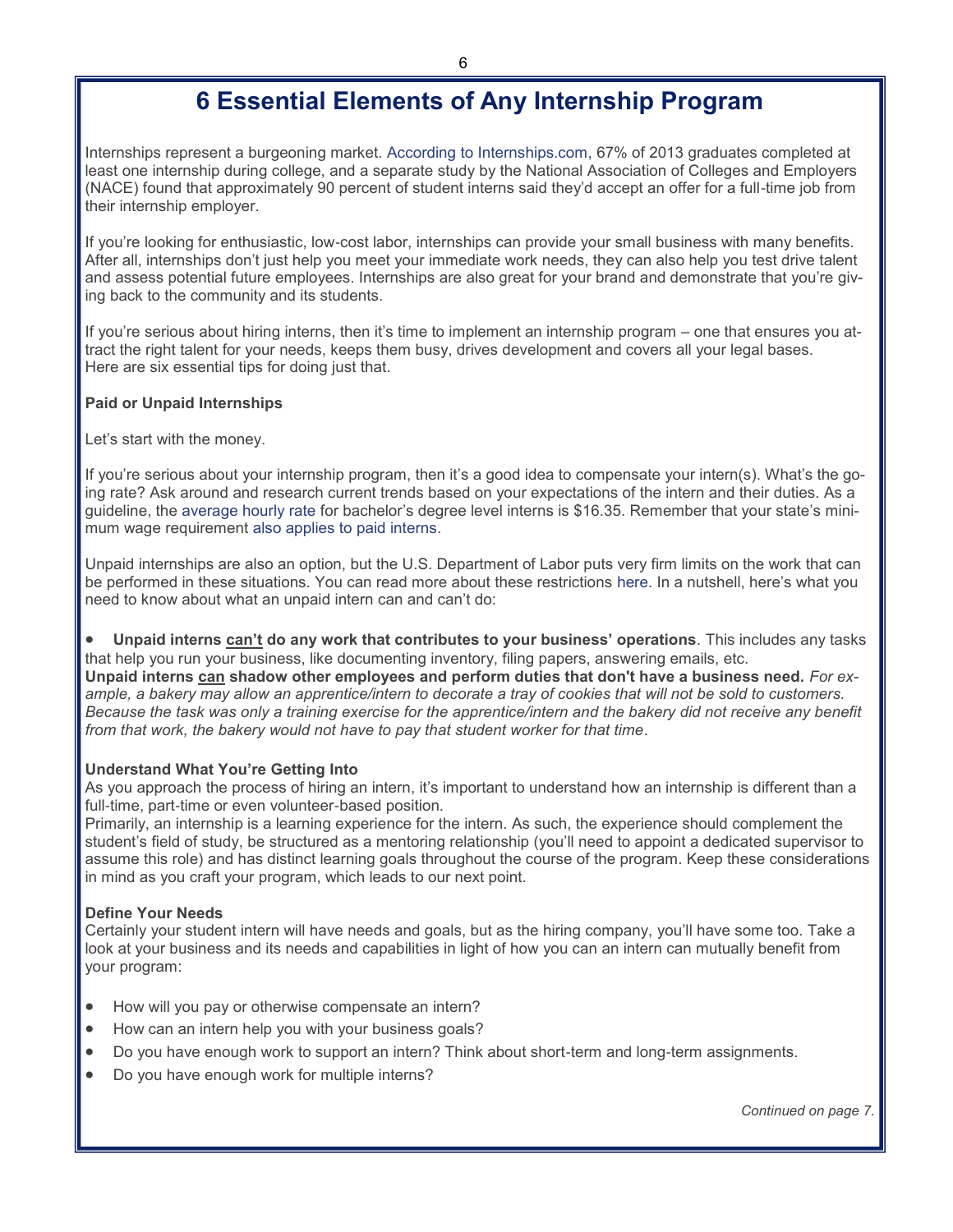7

#### *Continued from page 6*

- Is everyone bought into the idea (because they need to be)?
- What's the best time of year to hire an intern and for how long?
- Who will supervise and mentor your intern? Can they carve out enough time to take on the task?
- What ramp-up and ongoing training can you provide?

Do you have available office space and other resources?

#### **Don't Ignore Labor Laws**

Spend some time familiarizing yourself with employment laws in your state. If you have legal counsel, talk to them as well. You want to make sure you and your intern are clear on worker's compensation issues, workplace safety, harassment and discrimination laws, benefits, etc. Your legal counsel can also help you put together a contract of employment for your intern(s).

#### **Put Together Your Program**

Aside from compensation, it's important to clearly define your program. This will not only help attract and nurture the right talent, but it'll ensure that the program proves to be a success.

For example:

 Outline what the learning objectives of the role will be. If you're hiring a marketing intern, perhaps one of the key objectives will be providing the intern with a basic knowledge of email marketing best practices.

- Then list out daily responsibilities. Remember, students are used to being given clear direction and a task list will also ensure you have all your needs covered.
- Add in any short- or long-term projects or assignments that you need help with.

Finally, be clear on how you'll evaluate performance.

Don't forget the basics too – work hours, business ethics, code of conduct, new hire orientation. Everything you do for a regular new hire should also apply to an intern.

#### **Recruiting**

Once again, don't skip the basics. Put together a formal job description and include the specifics about the role, responsibilities and learning opportunities.

In addition to posting the position on your website and usual recruitment channels, take advantage of specific internrecruitment sites like [Internships.com,](http://www.internships.com/youthjobsplus) [AfterCollege.com,](http://www.aftercollege.com/content/youthjobsplus) [CareerRookie.com,](http://employer.careerrookie.com/CC/JobPoster/JPPage.aspx) [Youth.jobs](http://youth.jobs/) and [MonsterYouthJobs.com.](http://www.monsteryouthjobs.com/) Each of these organizations also participates in the government's [Youth Jobs+](http://www.whitehouse.gov/economy/jobs/youthjobs/) program, an initiative designed to bring together elected officials, local businesses, non-profit organizations and faith institutions to create pathways to employment for young Americans.

You can also reach out to your local college and/or school career service office or even your own alma mater. Many operate internship programs (in return for credits, but not always). For more information, check out the many resources for employers on these sites:

[Internships.com](http://www.internships.com/employer/resources) – Includes guides on recruiting, hiring, and running an internship program, as well as sample internship job descriptions.

[AfterCollege.com](https://www.aftercollege.com/employer/) – Includes information on promoting your internship program, getting more from on-campus recruiting events, and even scholarship sponsorships.

*\*Article reprinted with permission of the Small Business Administration and author Caron Beesley ([http://www.april](http://www.april-marketing.com/)[marketing.com/\)](http://www.april-marketing.com/) [Caron Beesley](https://www.sba.gov/blogs/contributors/Caron_Beesley) is a small business owner, a writer, and marketing communications consultant. Follow Caron on Twitter: @caronbeesley.* 

ക്കിക്ക